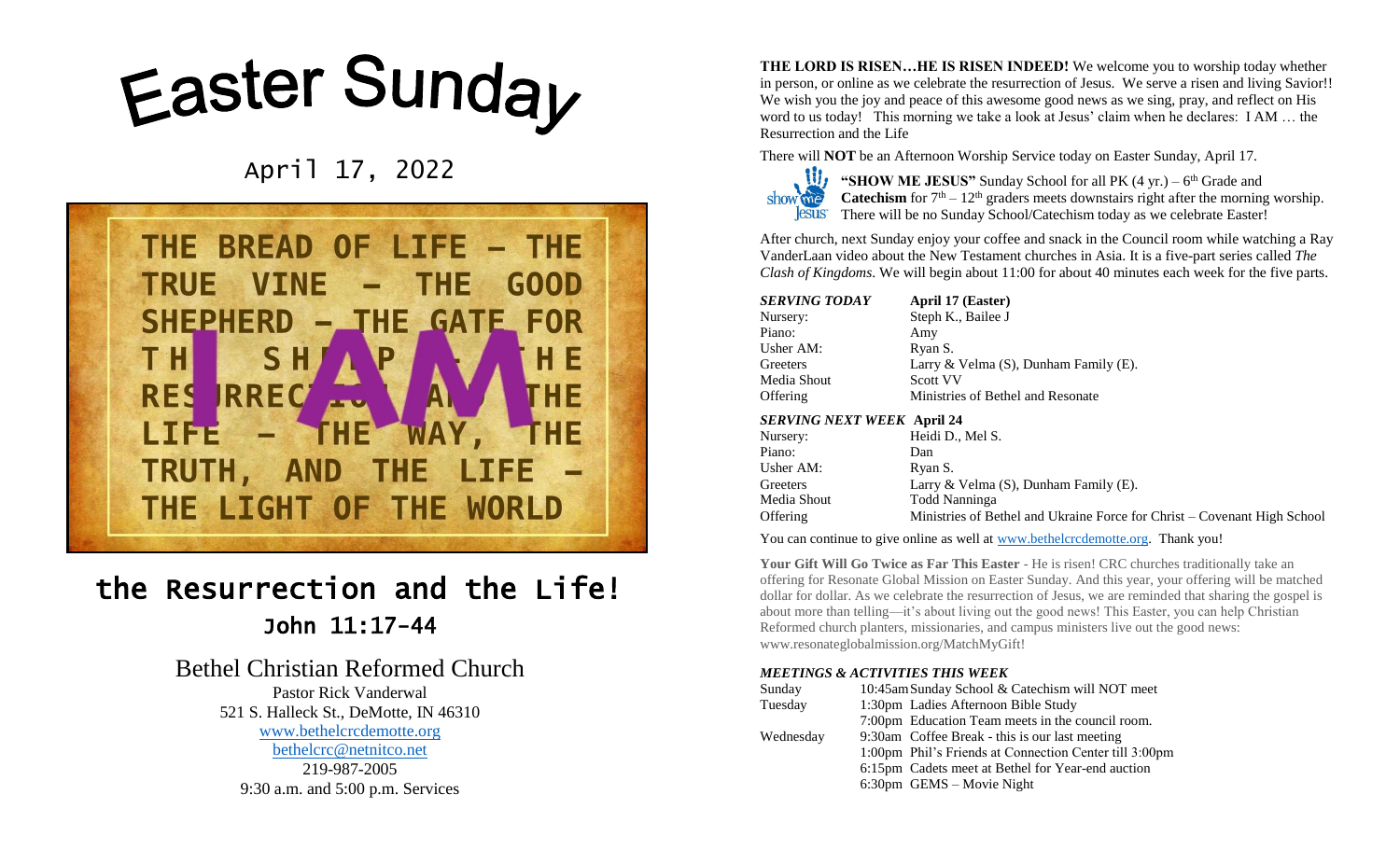#### **MORNING WORSHIP**

Gathering Song: "O Happy Day"

Welcome

Easter Scripture Reading: John 20:1-8 Opening Song: "Come, You Faithful, Raise the Strain" – LUYH 199 Prayer of Praise God's Greeting – 1 Peter 1:3-5 Mutual Greetings

Alleluia! Christ is risen.

**He is risen indeed. Alleluia!** Praise the God and Father of our Lord Jesus Christ. **He has given us new life and hope. He has raised Jesus from the dead.** God has claimed us as his own. **He has brought us out of darkness. He has made us light to the world.** Alleluia! Christ is risen. **He is risen indeed. Alleluia!** 

Songs of Praise:

- "Glorious Day"
- "Christ is Risen, He's Risen Indeed"

Children's Message – reading "God's Wonderful Surprise"

• From the Jesus' Storybook Bible

Song: "See What a Morning"

#### Prayers

Offering, for Ministries of Bethel and Resonate Global Missions

Scripture: John 11:17-44 Pastor: The Word of the Lord People: Thanks Be to God Sermon: **"I AM…the Resurrection and the Life"** Prayer

God's Parting Blessing Closing Song: "Christ the Lord is Risen Today"

#### *CHURCH FAMILY – Please continue to pray for:*

- Please keep Keith and Connie C in prayer. Pray with thanksgiving because Keith is making good progress. He was given a trache, is awake and alert, and will be starting physical therapy to help rebuild muscle strength since he's been inactive for quite a while. And pray also for continued healing so Keith can be restored.
- Continue to keep: Elmer VM, Ted & Donna H, Corky B, John B, Barb E, Andy and any others who may struggle with health concerns or not able to get out and about so readily.

#### *ANNOUNCEMENTS*

The council is working on a **NEW DIRECTORY** for Bethel. You will see directory pages laying out on the table in the back of church. Please take a minute to check your information: names, address, all emails, cell numbers, phones etc... Mark out anything you do not want listed and make corrections to anything that we have wrong or additions that need made. Any questions talk to Russ VM, Barb W, or Janet B. Thank you for taking the time to do that so we can have the info as updated as possible.

Library News: A variety of new books has been added to the church library for adults and kids. Come check them out!

**LADIES AFTERNOON BIBLE STUDY** will meet Tuesday, April 19 at 1:30 at the home of Dianne DV. We will study Lesson 12, facing Opposition. This is our last lesson in our study book Evangelism so come with ideas for what to study next year.

**EDUCATION TEAM** will meet on Tuesday, April 19, at 7 p.m.

**COFFEE BREAK** meets Wednesday's from 9:30am-11am for our last meeting. Nursery Provided.

**CADETS** meets on Wednesday @ 6:15pm HERE AT BETHE for the year-end auction.

**GEMS** this Wednesday, 6:30pm at First CRC for a special activity night. All completed devotions (with parent signature) and badges MUST be turned in by 6:30pm. Bring all crafts made this year and badge items for the GEMS Sunday display. You can bring a pillow and blanket for the night!

**GRIEFSHARE** is a program with direction and purpose. With GriefShare, you will learn how to walk the journey of grief and be supported on the way. It is a place where grieving people find healing and hope. For more information check - [www.griefshare.org](http://www.griefshare.org/) DeMotte United Methodist Church - Monday, April 18 - 6:00-7:30 p.m. Calvary Assembly of God – DeMotte - Tuesday, April 19 - 7:00-8:30 p.m.

**Interested in CPR/AED Training:** Knowing how to do CPR, along with using the AED, can save a person's life is as little as 2 minutes and it is absolutely possible for anyone to learn how! Due to some interest, Andrea Z. is willing to teach a class on these very easy lifesaving skills. There is no set date or time at this point, this is just a call out to see who is interested. It is highly encouraged for anyone who would like to learn not only adult CPR, but also infant CPR, how to relieve infant choking, and how to use the AED, to come to this 2.5-3 hr. class. Please email, call or text Andrea Z. if interested. If there is interest, a future date/time will be set. [andreaffemt@yahoo.com](mailto:andreaffemt@yahoo.com) or text or call 262-705-7280.

**A NEW REQUEST**: One of the ANEW mom's is graduating out of the program this year and we are looking for at least 3 people who would be willing to help with the graduation dinner. It will be on May 19 from 6-8pm at the Crown Point CRC. This would be a great opportunity to serve and witness what God is doing through the program. If you are interested, please talk to Marla VM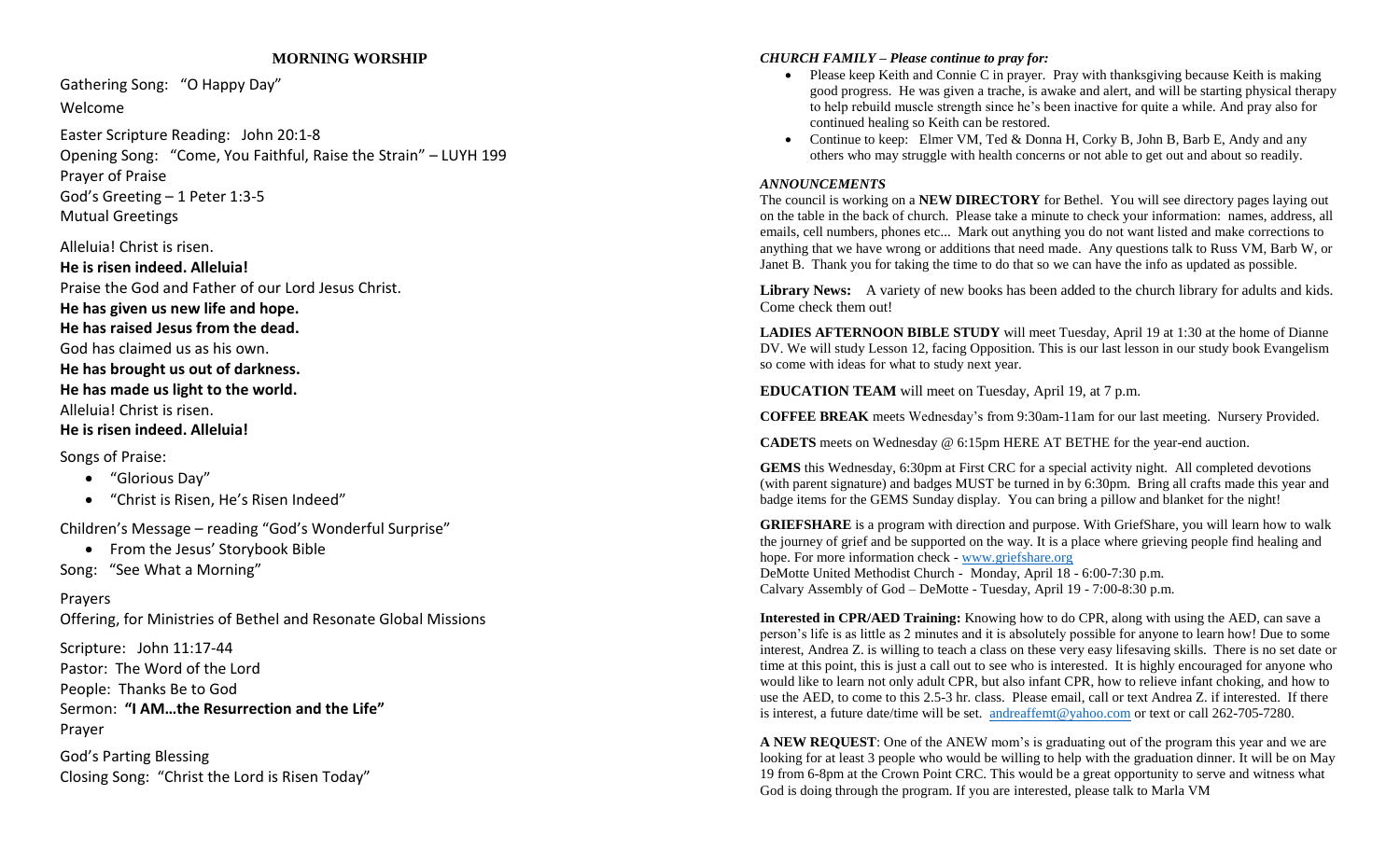Oak Grove Nursing Home has a critical **need for volunteers** to help with opportunities such as assisting in Bible studies, bingo, arts and crafts and other social functions. If interested, you will need a TB test that they provide. Call 219 987 9227.

**THE MEN'S GOLF LEAGUE** Tuesday's, 4:00 P.M. at Sandy Pines. All levels of skill are welcome. If you have any questions, please call or text Dave Jolink at 219-671-0730.

#### *SCHOOL ANNOUNCEMENTS*

#### **Moms in Prayer**

DMCS will be hosting Moms in Prayer meeting on Monday, May 2 at 3 at CCHS, and Wednesday, May 4 at 8:10 at DMC. Anyone is welcome to come join us in praying over our schools, staff, students, and community. These meetings will be approximately 30 minutes and will involve guided group and individual prayer. We hope you'll join us!

#### **Christian Education Sunday**

If you would like to partner with DMCS and represent our school at your church on Sunday, April 24th, please email the school at [communications@dmcsemail.org.](mailto:communications@dmcsemail.org) God is on the move in Christian Education and we are so excited for all He is doing at DMCS. We will give you all the tools you need to spread the word to any families interested in sending their children to a Christian school.

#### **Restored Resale Inc.**

Restored Resale, a DMCS partner, is in desperate need of volunteers and monetary donations to get the store up and running. They have a great many needs to meet, so please consider how you may be able to help them. Contact them at [RestoredResaleInc@gmail.com](mailto:RestoredResaleInc@gmail.com) to find out more and get involved. Thank you!

#### **DMC JOB OPENINGS FOR 2022-2023**

#### **Paraprofessional Position for 2022-2023**

DeMotte Christian Grade School is accepting applications for part-time and/or full-time paraprofessionals for the 2022-2023 school year. The ideal candidates should be an active member of a church with a Reformed persuasion, be able to collaborate with classroom teachers, be flexible, and have a passion for working with children. Candidates with experience or having a degree in education are preferred. If interested, please submit your cover letter, resume, and a completed application to the contact below.

| Contact: Dan Weaver | DeMotte Christian Grade School Assistant Principal |
|---------------------|----------------------------------------------------|
| Phone: 219.987.3721 | Email: dweaver@dmcsemail.org                       |

#### **Full-time Elementary Teaching Position for 2022-2023**

DeMotte Christian Schools, Inc is accepting applications for a full-time elementary teacher position. Grade level of the position to be determined based on the candidate's strength and current teaching staff. Applicants should hold at least a baccalaureate degree in elementary education from an accredited college or university and be an active member of a church with a Reformed persuasion. Although not a requirement, it is preferred that candidates possess leadership qualities or a special education background. Opportunities to lead extracurricular

activities or athletics are also available. The position will be posted until filled. If interested, please submit your cover letter, resume, and a completed application to the contact below. Contact: Dan Weaver DeMotte Christian Grade School Assistant Principal Phone: 219.987.3721 Email: dweaver@dmcsemail.org

#### **Junior High Science Teaching Position for 2022-2023**

DeMotte Christian Schools, Inc. is accepting applications for a full-time Junior High Science teacher. Applicants should hold at least a baccalaureate degree in secondary education from an accredited college or university and be an active member of a church with a Reformed persuasion. Although not a requirement, it is preferred that candidates possess leadership qualities or a special education background. Opportunities to lead extracurricular activities or athletics are also available. Position will be posted until filled.

Contact: Mr. Dan Weaver DeMotte Christian Grade School Email: [dweaver@dmcsemail.org](mailto:dweaver@dmcsemail.org) Phone: 219.987.3721

#### **DMCS JOB OPPORTUNITIES**

DMCS is looking to create a list of **substitute custodians** if any of our current custodians need additional help or are absent. If you are interested, please contact Superintendent Hucks at lhucks@dmcsemail.org.

Do you have a CDL with a passenger endorsement, or are you interested in obtaining one? DMCS is in need of **bus drivers** for the 2022-2023 school year! For more details, contact Jill Struble at [jstruble@dmcsemail.org.](mailto:jstruble@dmcsemail.org)

#### **High School English Teacher**

The applicant should be passionate about teaching English to students from a Reformed perspective. The applicant would teach classes including, but not limited to Composition, Literature, Speech, Film Literature, and Writing at the high school levels. The applicant should have a baccalaureate degree from an accredited college or university. If interested, complete an application (found at demottechristianschools.org) and submit it to the contact below.

#### **High School Foreign Language Teacher**

The applicant should be passionate about teaching foreign language to students from a Reformed perspective. The applicant would teach either Spanish, French, German, or Latin at the high school level. There are potential opportunities to teach PE, Health, Child Development, or English, as well. The applicant should have a baccalaureate degree from an accredited college or university. If interested, complete an application (found at demottechristianschools.org) and submit it to the contact below.

#### **High School PE/Health Instructor**

The applicant will teach classes including  $9<sup>th</sup>$  and  $10<sup>th</sup>$  grade PE, Advanced PE, and Health at the high school level. The applicant may also teach classes such as English or Family and Consumer Science courses. Applicants should have a baccalaureate degree from an accredited college or university. If interested, complete an application (found at demottechristianschools.org) and submit it to the contact below.

Email: [rdefries@dmcsemail.org](mailto:rdefries@dmcsemail.org) Phone: 219.987.7651

Contact: Mr. Richard DeFries Covenant Christian High School Principal